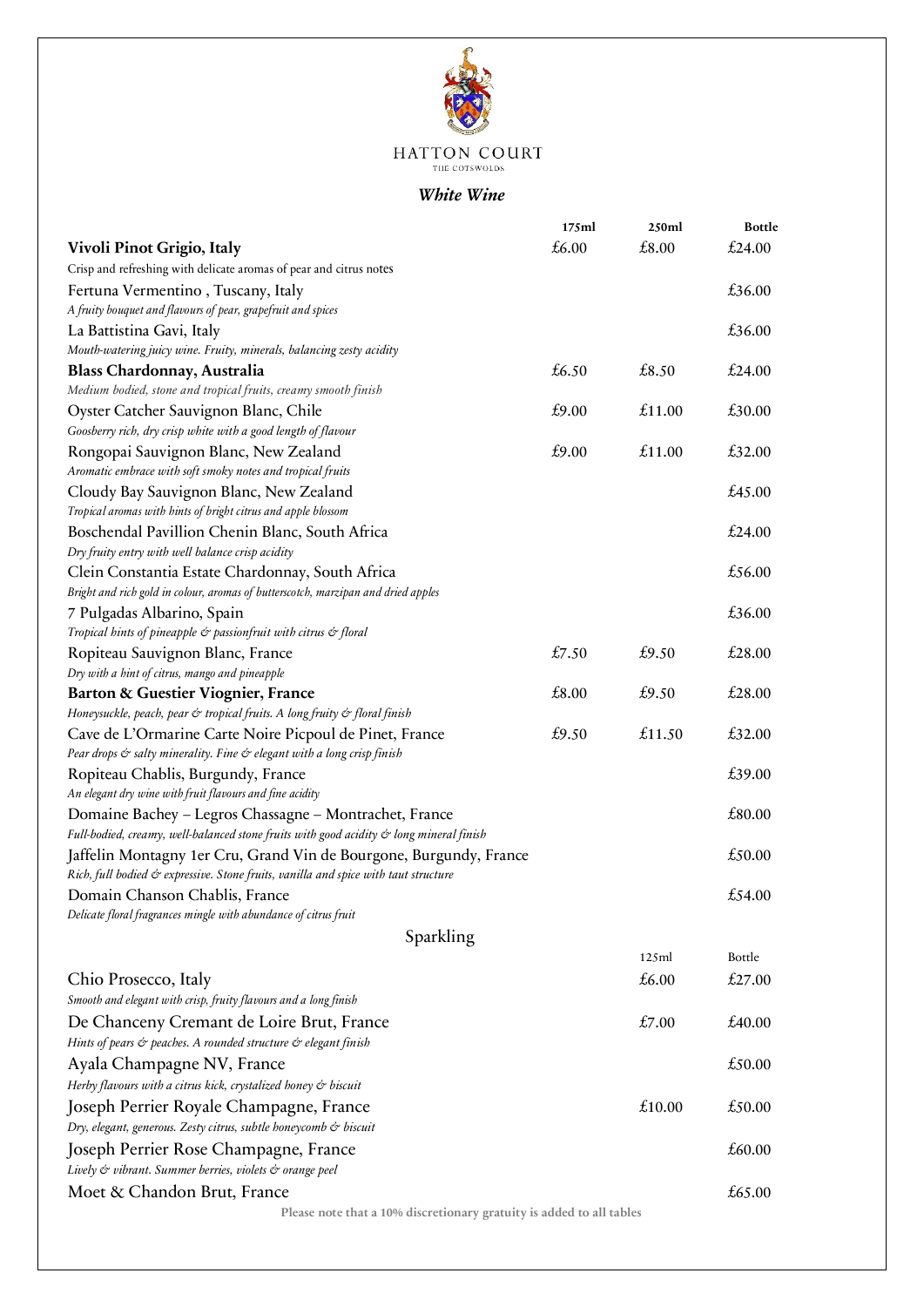

# $\begin{array}{llll} \textbf{HATTON}\ \textbf{COURT} \\ \textbf{\small\texttt{THE}\;\texttt{COTSWOLDS}} \end{array}$

Rose

|                                                                                                        | 175ml | 250ml  | Bottle |
|--------------------------------------------------------------------------------------------------------|-------|--------|--------|
| Pinot Grigio Principato Blush, Italy                                                                   | £6.50 | £8.50  | £24.00 |
| Crisp and incisive with strawberry and white                                                           |       |        |        |
| Canyon Road White Zinfandel, USA                                                                       | £7.50 | £9.50  | £26.00 |
| Light bodied with hints of strawberry, cherry and watermelon                                           |       |        |        |
| Diamarine Coteaux Varois en Provence Rose, France                                                      | £9.50 | £11.50 | £32.00 |
| Deliciously tangy with fresh fruit & citrus peel leading to a very elegant finish                      |       |        |        |
| Red Wine                                                                                               |       |        |        |
| Blass Shiraz, Australia                                                                                | £6.50 | £8.50  | £24.00 |
| Medium bodied with touch of red fruit and vanilla                                                      |       |        |        |
| Finca Flichman Malbec Roble, Argentina                                                                 | £6.80 | £8.80  | £26.00 |
| A fruity palate filled with plums and raspberries with a touch of oak                                  |       |        |        |
| Il Caggio Montepulciano d'Abruzzo                                                                      | £7.50 | £9.50  | £28.00 |
| Black & red fruits, full-bodied & juicy with a hint of spice                                           |       |        |        |
|                                                                                                        |       |        | £42.00 |
| Angelo Veglio Barolo, Italy<br>Medium bodied wine with ripe red fruit flavours, cherry rose and orange |       |        |        |
|                                                                                                        |       |        | £34.00 |
| Doppio Passo Primitivio di Salento, Italy                                                              |       |        |        |
| Juicy plum, blackberry & cherry with chocolate hints. Medium bodied, dry & fruity                      |       |        |        |
| Gabbiano Chianti Classico, Italy                                                                       |       |        | £29.00 |
| Red fruity notes with hints of cherries and strawberries                                               |       |        |        |
| Solar Viejo Rioja Crianza, Spain                                                                       | £7.50 | £9.50  | £28.00 |
| Red fruits with notes of caramel and vanilla, an easy drinking wine                                    |       |        |        |
| Covila Reserva Rioja, Spain                                                                            |       |        | £40.00 |
| Strawberry liquor, toast, leather and balsamic notes                                                   |       |        |        |
| Oyster Catcher Merlot, Chile                                                                           | £9.00 | £11.00 | £30.00 |
| Spicy ripe berry fruits with a twist of pepper. Easy drinking                                          |       |        |        |
| Klein Zalze Cellar Selection Pinotage, South Africa                                                    |       |        | £30.00 |
| Plum & mulberry, a lovely Mediterranean spice feel. Rounded & smooth                                   |       |        |        |
| Chateau Belvue Bordeaux, France                                                                        |       |        | £34.00 |
| Dry & light with gentle spice and fresh fruits                                                         |       |        |        |
| Ropiteau Merlot, France                                                                                | £7.50 | £9.50  | £28.00 |
| Elegant and rounded with silky tannins, plum and spicy finish                                          |       |        |        |
| Domaine de la Berthete Cotes du Rhone, France                                                          |       |        | £36.00 |
| Sweet black fruits, spices & herbs. Smooth & juicy with texture & body                                 |       |        |        |
| Domaine Chanson Gevrey Chambertin, France                                                              |       |        | £78.00 |
| Intense aromas of blackberries mixed with spices and hint of vanilla                                   |       |        |        |
| Jean Loran Morgan Les Charmes Chateau du Belvue, Burgundy, France                                      |       |        | £42.00 |
| Beautifully elegant, with a seductive wide range of flavours. Fine elegant tannins                     |       |        |        |
| <b>Chateau Patris St Emilion Grand Cru Bordeaux, France</b>                                            |       |        | £50.00 |
|                                                                                                        |       |        |        |
| Bramble fruit, mocha & vanilla. Silky & full-bodied                                                    |       |        |        |
| L'oratoire Chateau Neuf Du Pape Rouge, France                                                          |       |        | £55.00 |
| Full, supple and silky palate, blackcurrant and light hints of toffee                                  |       |        |        |
| <b>Ropiteau Nuits Saint Georges, France</b>                                                            |       |        | £75.00 |
| Delicate aromas of cherry, spice, tobacco and liquorice                                                |       |        |        |
| Desert Wine                                                                                            |       |        |        |
| Sauternes Garonnelles 2017, France                                                                     |       | 75ml   | Bottle |
| Elegant with honey aromas of pineapple and mango                                                       |       | £8.00  | £34.00 |
| Please note that a 10% discretionary gratuity is added to all tables                                   |       |        |        |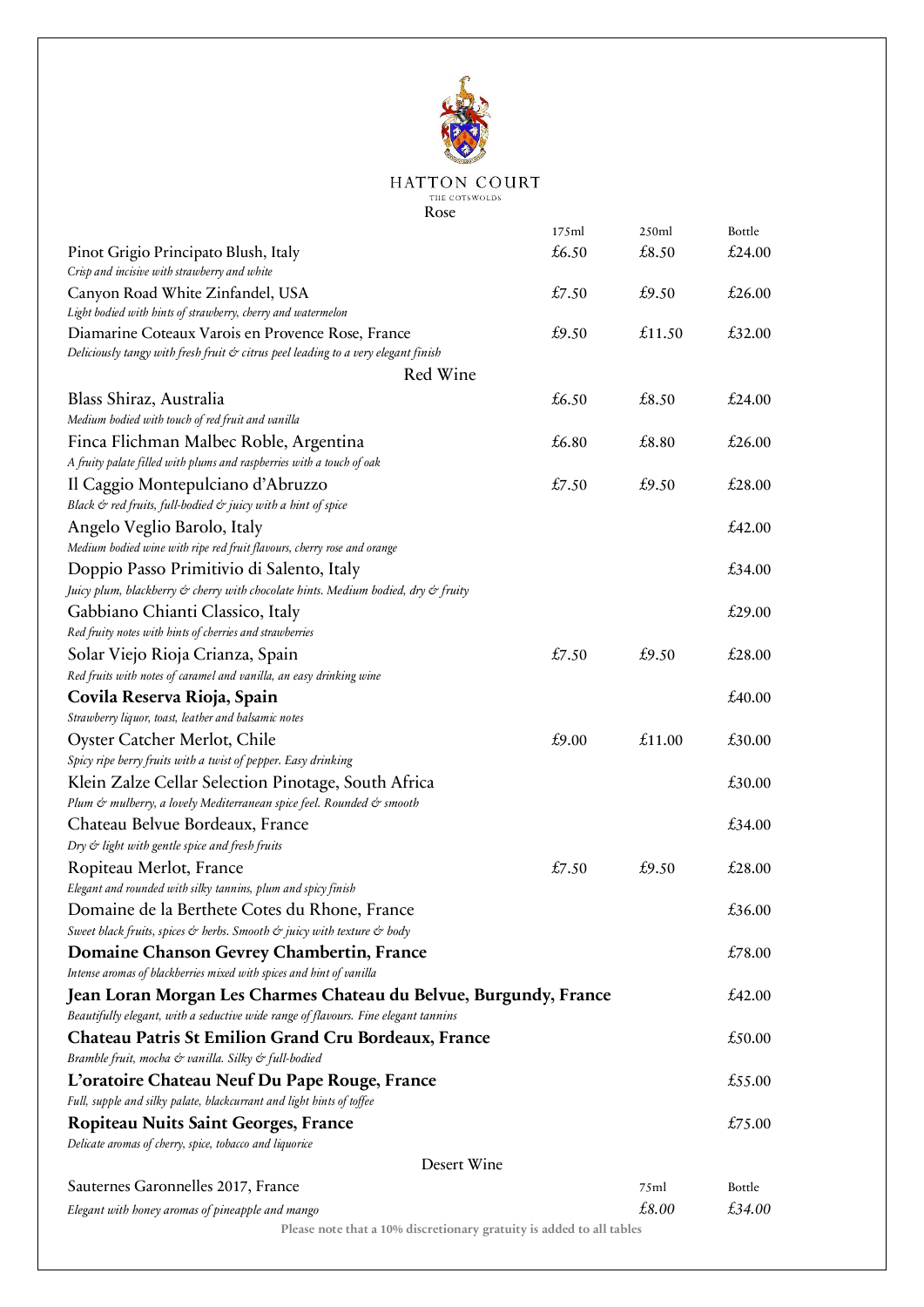

### HATTON COURT THE COTSWOLDS

### Puddings

| £7.00  |
|--------|
| £7.00  |
| £7.00  |
| £7.00  |
| £7.00  |
| £10.50 |
| £5.50  |
|        |

## Drink recommendations and cocktails

|                                                                                             | 125ml  |
|---------------------------------------------------------------------------------------------|--------|
| Joseph Perrier Royale Champagne, France                                                     | £10.00 |
| Dry, elegant, generous. Zesty citrus, subtle honeycomb & biscuit                            |        |
| Chio Prosecco, Italy                                                                        | £6.00  |
| Smooth and elegant with crisp, fruity flavours and a long finish                            |        |
| De Chanceny Cremant de Loire Brut, France                                                   | £7.00  |
| Hints of pears & peaches. A rounded structure & elegant finish. Made in the champagne style |        |
| Hendricks gin with cucumber and fever tree Mediterranean tonic                              | £8.65  |
| Fifty pound gin with lemon wheel and fever tree aromatic tonic                              | £9.10  |
| "Sloegasam" Champagne and Monkey 47 sloe gin                                                | £13.50 |
| Pimm's with summer fruits and lemonade                                                      | £7.40  |
| 4 pint jug of Pimm's                                                                        | £30.00 |
| Aperol Spritz                                                                               | £8.00  |

### *"Pina Colada"*

*A tropical blend of rich coconut cream, white rum and tang pineapple*

# *"Pornstar Martini"*

*Passion fruit flavoured cocktail made with vanilla vodka, Passoa, passion fruit juice, lime juice and a shot of prosecco on the side "Cosmopolitan"*

*Vibrant cocktail made with vodka, triple sec, cranberry juice and freshly squeezed lime* 

### *"Negroni"*

*Bitter and dry but tasty it is made with Vermouth, Campari and Gin* 

### *"Espresso Martini"*

*The perfect balance between coffee liquor, vodka and freshly brewed espresso* 

## Coffee and Liquors

| Tea            | £2.75 | <b>Baileys</b>     | £4.20 |
|----------------|-------|--------------------|-------|
| Espresso       | £3.00 | Tia Maria          | £4.00 |
| Americano      | £3.20 | Cointreau          | £3.70 |
| Cappuccino     | £3.20 | Drambuie           | £4.00 |
| Latte          | £3.20 | Pernod             | £4.00 |
| Hot chocolate  | £3.20 | Disaronno          | £4.00 |
| Irish coffee   | £6.95 | Campari            | £4.20 |
| Calypso coffee | £6.95 | Taylors Port £5.80 |       |
| French coffee  | £6.95 |                    |       |

**Please note that a 10% discretionary gratuity is added to all tables**

All £10.00